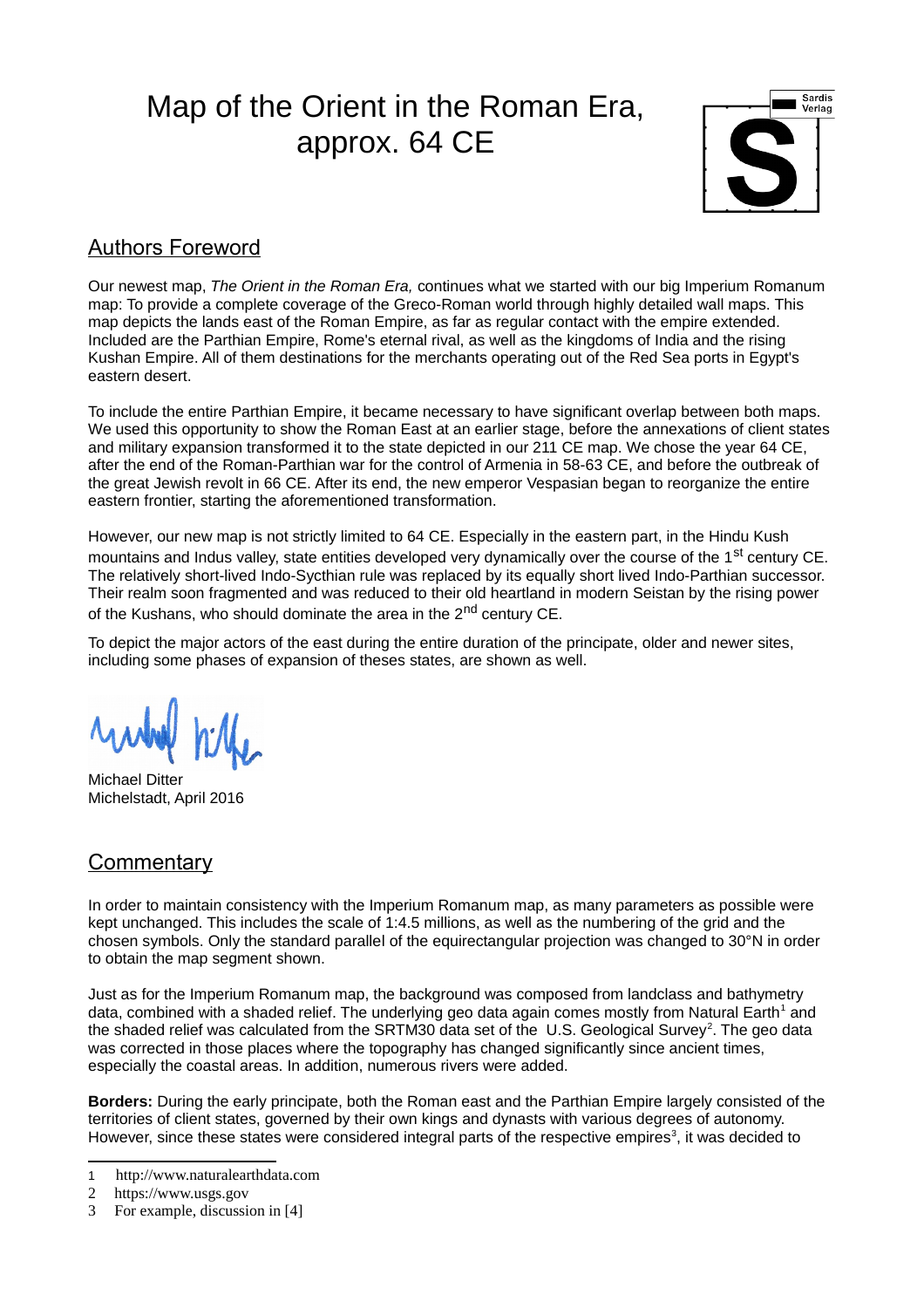emphasize the boundary of the imperial realms of influence, instead of the boundary of the actual provinces (as had been the case with the Imperium Romanum map).

In the east, only very little evidence exists for the exact boundaries of the Indo-Parthian Empire. A large part of its history can only be reconstructed from coin finds and their distribution. Even the relationship between the Indo-Parthian Kings and the Great King remains a mystery.

It should also be noted that the political structures on the Roman Levant also had to be simplified on this map. For instance, there are some smaller Tetrarchies that cannot be localized. Among them are the territory of Varus, later assigned to Agrippa II., which had only been written about by Josephus (BJ 2.12.8.), as well as Chalcis, Ampeloessa and Gabe (Plinius NH 5.74), which are suspected to have been located in the relatively unknown rural areas of Lebanon and Anti-Lebanon. They lacked large and easily traceable urban centers and lived centered around numerous local sanctuaries.

In the Roman world, the difference between villages and cities is often only of a legal nature. The Near East of the time was characterized by a network of villages, among which some had the role of regional centers and could rival both the size and the appearance of cities.

**The Parthian Empire:** Compared to its Roman neighbor, the Parthian Empire has seen relatively little research into its history and topography. So far, there is not even agreement on whether the 18 Kingdoms that made up the Parthian Empire (as recounted by Pliny, NH 6.112) were client states, such as Persis and Charakene, or the 18 direct subordinate regions of the Great King (as recounted by Isodorus in his *Mansiones Parthicae*), or a combination of both.

Similar caveats apply to the capitals of the empire. Sources note a whole string of cities along the Ktesiphon – Nisa axis as at least temporary seats of the Great King or sites of a royal palace. Examples are Hekatompylos, Rhagai and Ekbatana. The most likely sole candidate for the time frame of interest in this map is Ktesiphon, which is why it was marked as the capital here $4$ .

The Great Wall of Gorgan, whose construction is often attributed to the Parthians in older literature, according to more recent research<sup>[5](#page-1-1)</sup> dates to the Sassanid era and is therefore not included in the map.

Even the earliest descriptions by Greco-Roman authors of what today is Iran include a people named Paraetaceni (or spelling variations thereof) at different locations and in place name references. This name is a generic term that describes mountain peoples living far from the large population centers and is most likely derived from the old Persian word *Paruta,* meaning mountain.

**Road Network:** The existence of a courier system along the King's Roads (similar to the Hellenistic and Achaemenid predecessors) is proven by mentions of royal stations in the *Mansiones Parthicae* of Isodorus Characenus or by the Parthian documents found in Avroman. Given the scarcity of sources, only the route described by Isodoros is noted on the map. It constitutes the backbone of the Parthian Empire, connecting the eastern and western border via all capitals. Most other roads beyond the Roman territories are based on those inscribed in the *Tabula Peutingeriana*, which shows a state during Parthian times in its eastern part.

Territories under Roman control at in the far east of that time also did not yet have many truly Roman roads. In the south, reliable proof only exists for a connection between the provincial capital Antiochia and the Claudian colony Ptolemais, which was established for military reasons in 56. In the Pontus area, an inscription north of Amastris shows that the coastal road was already under construction in 45. It is included in the map, up until Sinope at the boundary of the provincal territories.

Large scale extension of the road network in the east started only with the Flavians. This continued under the adoptive emperors and throughout the Parthian wars of the 2nd century and is documented by various mile stones from Iudaea and Palmyra up to Cappadocia and the Pontus.

It follows that the classification of roads is relatively problematic. Typically, a Roman Via Publica is differentiated legally and documented on site through road lists and mile stones, so that it can be clearly recognized even if the road itself does not consist of a man-made road surface. However, the transitions between non-public roads and paths remain fluid, especially in the areas that are adjacent to deserts. In addition, it was always the intention to maintain the road classifications that were used in the Imperium Romanum map. In the end, the decision was made to classify paths through densely populated,

<span id="page-1-0"></span><sup>4</sup> This is also discussed in [2]

<span id="page-1-1"></span><sup>5</sup> See [3]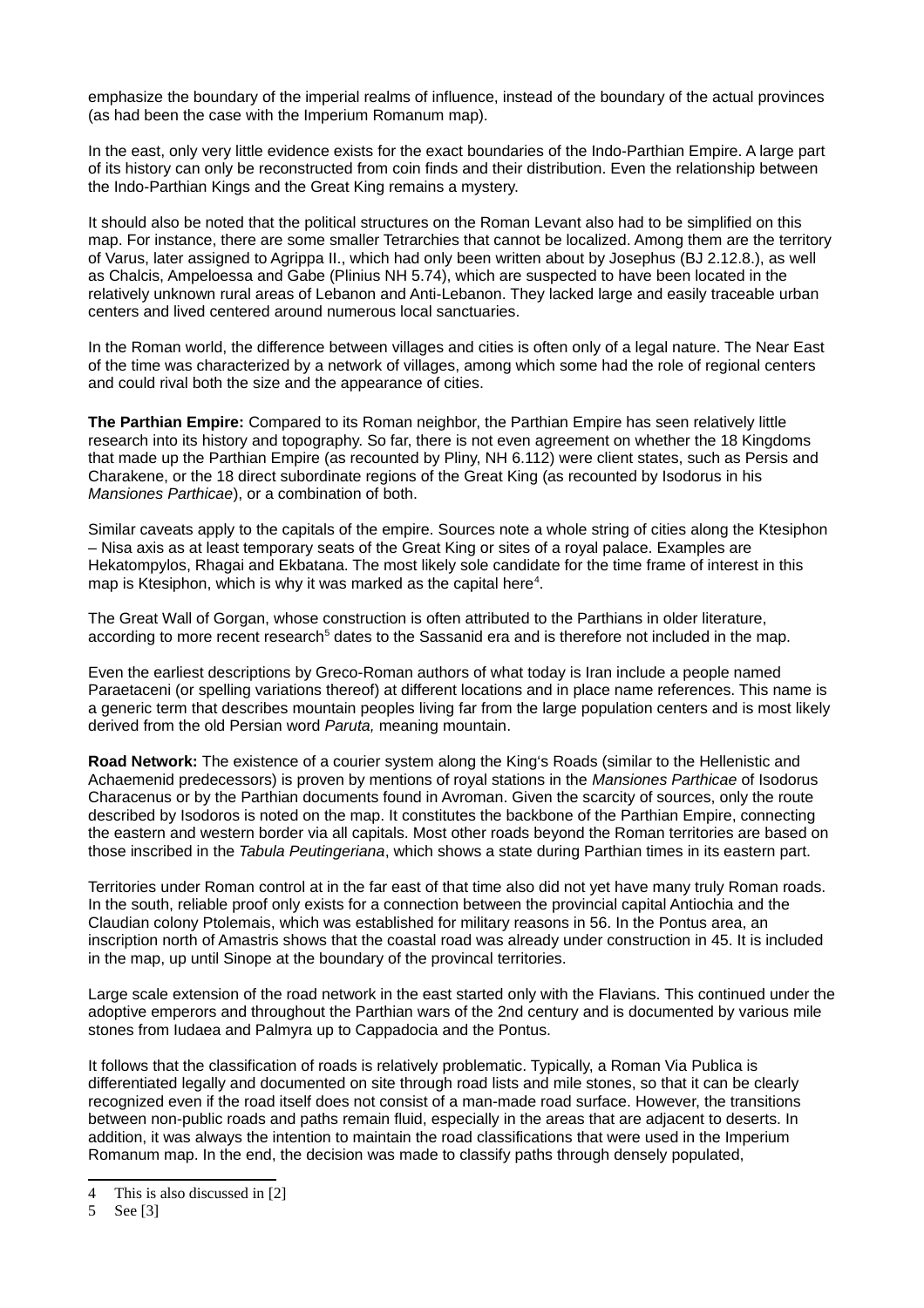geopolitically organized areas as roads, and to include the various side branches of the Silk Road in the east.

**Traveling Times in the Red Sea and Beyond:** All times noted on the map are the actual travel times for the corresponding route. Given the wind system of the Red Sea and the Indian Ocean, the travel times along a multi-station route may deviate drastically, which can be misleading<sup>[6](#page-2-0)</sup>.

Ships had to leave Egypt in summer so that they could cross the Red Sea using the predominant northerly winds of this season. In the Gulf of Aden, they would then encounter the Southwest Monsoon, which allowed to continue towards India, but made a change of course on the Horn of Africa (Aromata Promontorium), so as to travel in a south-western direction along the East African coast, impossible. Doing so only became possible from around November, when the Northeast Monsoon begins. Likewise, the ships had to wait for 8 months in Raphta for the return of the southwestern Monsoon. Back in Egypt, another 6 months had to pass before the next journey could be started in the following July. With the then common rigging (just as with more modern rigging), travel against strong Monsoon winds was practically impossible.

## References

- [1] L. Casson, *Rome's Trade with the East: The Sea Voyage to Africa and India,* Transactions of the American Philological Association 110 (1980) 21-36.
- [2] B. Jacobs, *II.4.2.2 Hauptstädte und Zentren*, in U. Hackl, B. Jacobs, D. Weber (Hg.), *Quellen zur Geschichte des Partherreiches Textsammlung mit Übersetzungen und Kommentaren Band 1*, Vandenhoeck & Ruprecht (2010).
- [3] H. Omrani Rekavandi, E. Sauer, T. Wilkinson, J. Nokandeh, *The enigma of the red snake: revealing one of the world's greatest frontier walls*, Current World Archaeology, No. 27 (2008), 12-22.
- <span id="page-2-0"></span>[4] M. A. Speidel, *Early Roman Rule in Commagene,* Scripta Classica Israelica 24 (2005), 1-19.